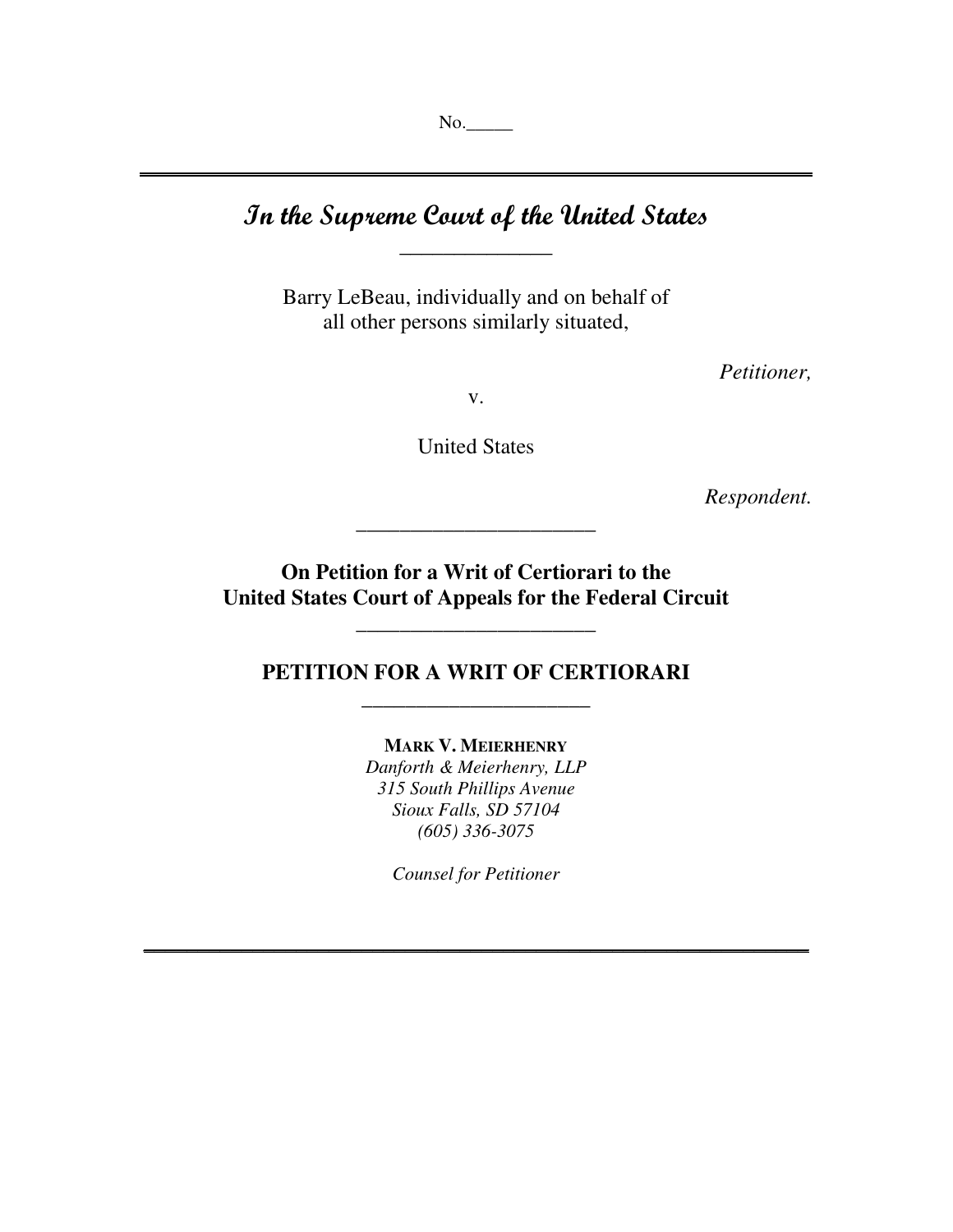#### **QUESTIONS PRESENTED**

1. Whether the General Savings Statute, 1 U.S.C.A. § 109, permits a Circuit Court to affirm liability under a federal statute but deny damages based upon a subsequent amendment of the liability statute.

2. Whether a Circuit Court may refuse to apply the General Savings Statute, 1 U.S.C.A. § 109, and prior opinions of the Court where the refusal denies breach of trust damages to a class of Native Americans.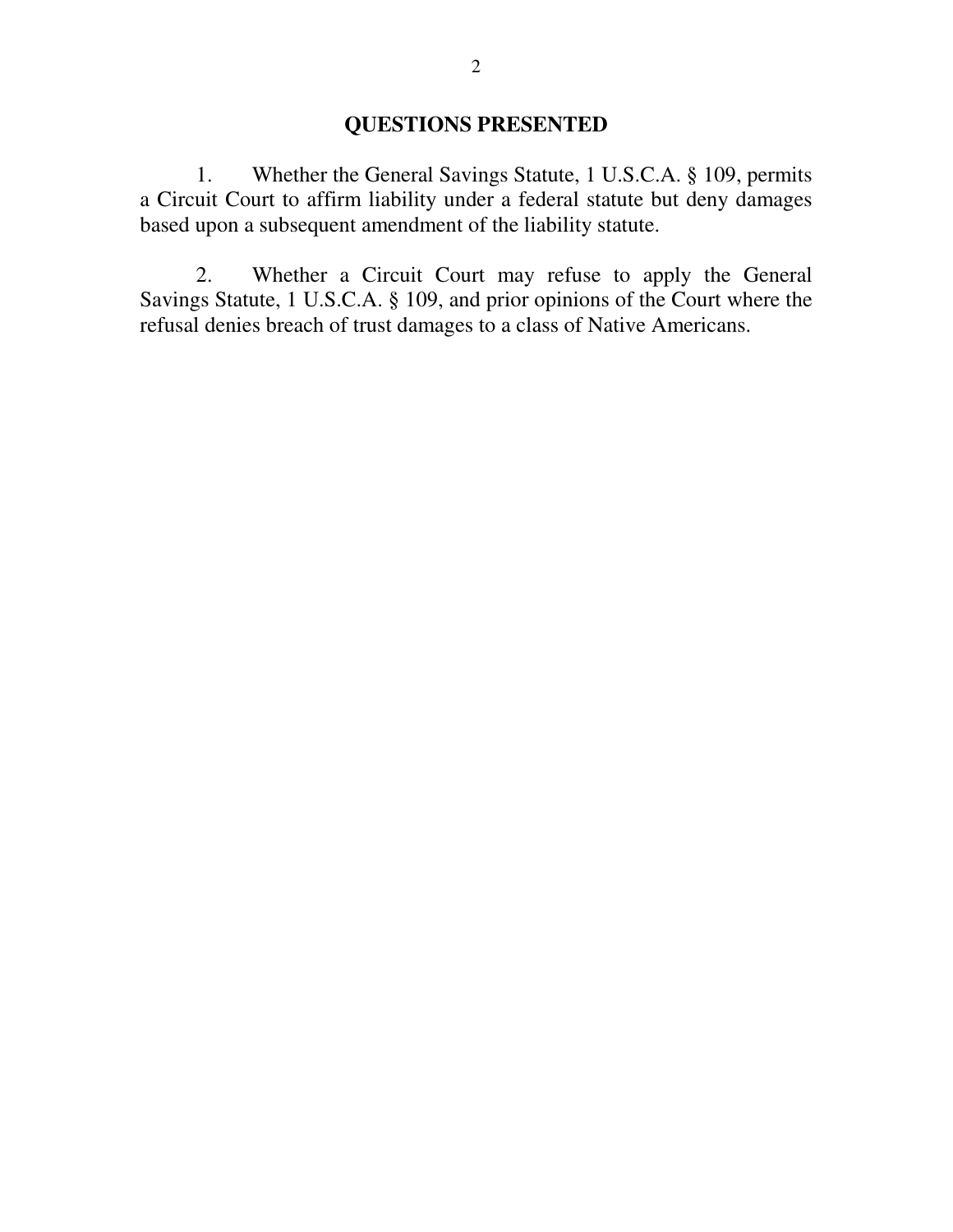## **RULE 29.6 STATEMENT AND PARTIES TO THE PROCEEDING**

Pursuant to this Court's Rule 29.6, petitioner states that Barry LeBeau is a Native American person and resident of South Dakota. The class members all are lineal descendants of the original Sisseton-Wahpeton Tribe of the Mississippi.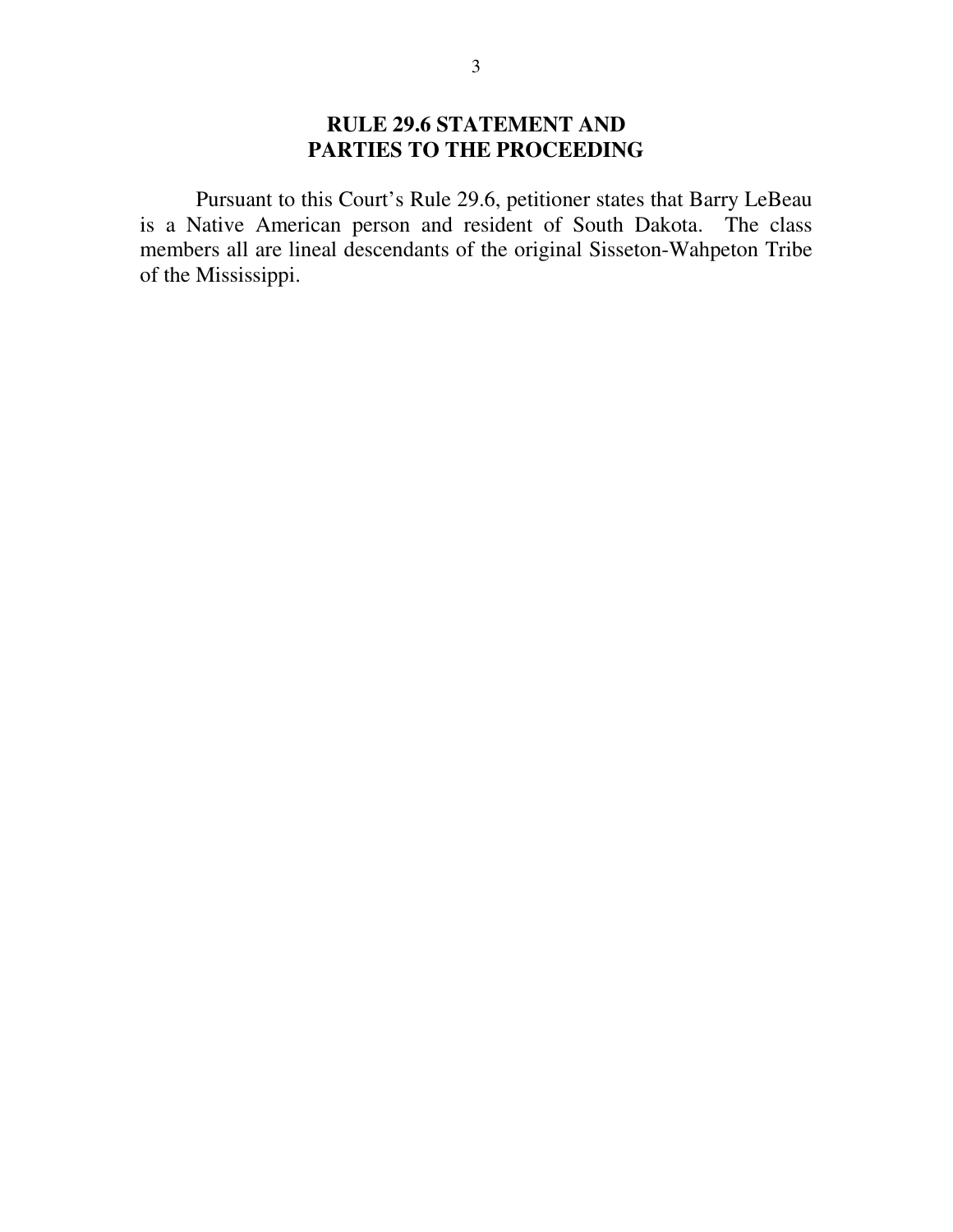### **TABLE OF CONTENTS**

## QUESTIONS PRESENTED

## RULE 29.6 STATEMENT AND PARTIES TO THE PROCEEDING

TABLE OF CONTENTS

## TABLE OF AUTHORITIES

OPINIONS BELOW

**JURISDICTION** 

## STATUTORY PROVISIONS INVOLVED

STATEMENT

## **ARGUMENT**

- A. This Action Seeks to Hold the Secretary of Interior to Account for His Violation of Fiduciary Duties from 1972 until 1986.
- B. The Circuit Court Affirmed the Liability Judgment that the Secretary of Interior Breached His Fiduciary Duty under the 1972 Distribution Act.
- C. The Circuit Court's Decision Violates 1 U.S.C.A. § 109, The General Savings Statute and Prior Decisions of this Court.
- D. The Circuit Court Error Was Wrong to Declare that Petitioners' Rights to Payment were not Vested.

## THE COURT SHOULD GRANT CERTIORARI TO CORRECT THE ERROR OF LAW OF THE CIRCUIT COURT

## **CONCLUSION**

## APPENDICES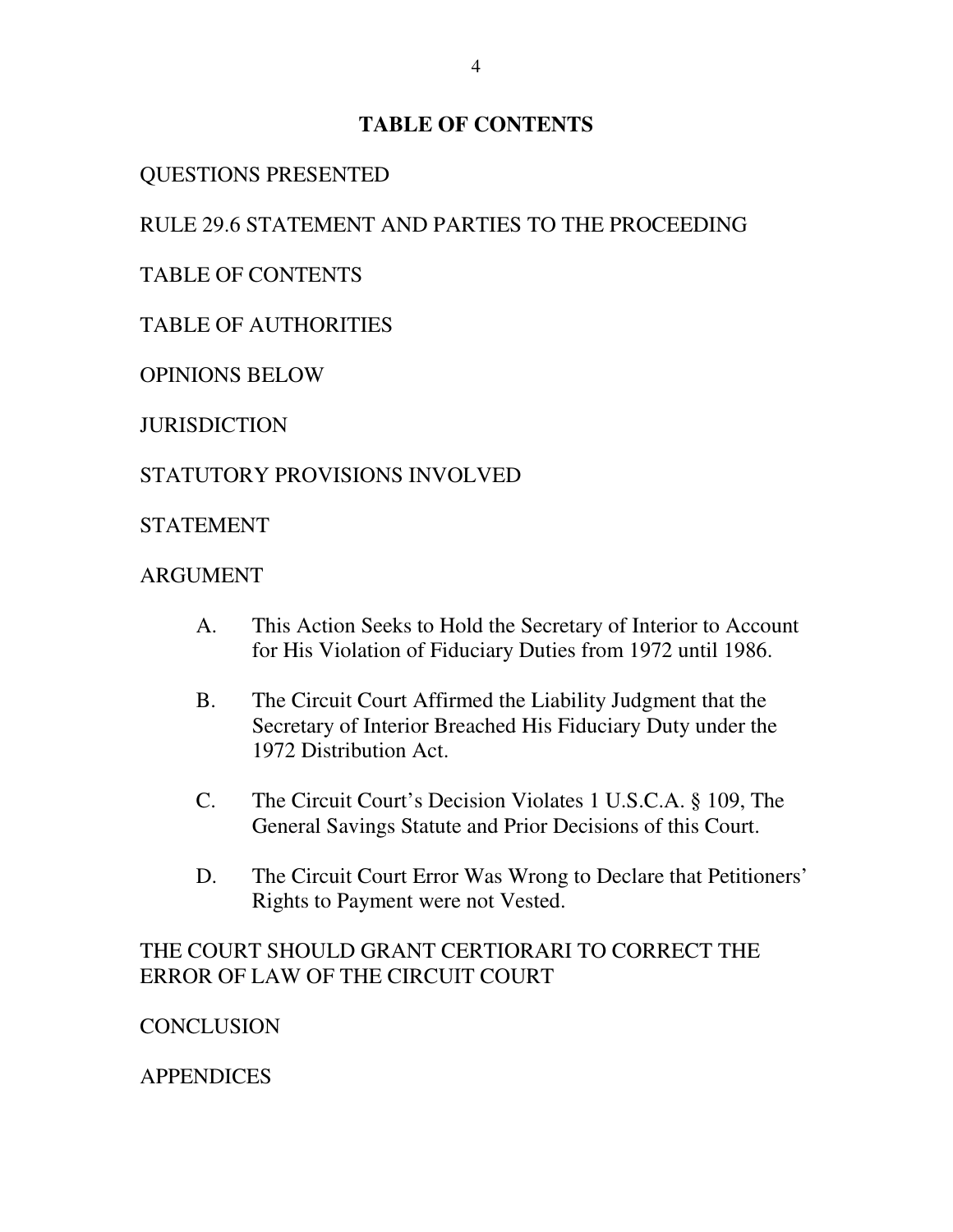Court of Appeals Opinion, LeBeau v. United States, 474 F.3d 1334 (US Court of Appeals for the Federal Circuit, January 24, 2006)

District Court Opinion, LeBeau v. United States, 334 F.Supp.2d 1200 (August 18, 2004)

District Court Opinion, Casimir LeBeau v. United States, 215 F.Supp.2d 1046 (D.S.D. 2002)(September 25, 2001)

Act of June 19, 1968 (Judgment Fund), Ch. 2, Pub.L. No. 90-352, 82 Stat. 239.

Act of October 25, 1972 (1972 Distribution Act), Pub.L. No. 92-555, 86 Stat. 1168 (codified at 25 U.S.C.A. § 1300d, et seq. (1983)).

Act of November 13, 1998 (1998 Distribution Act), Pub.L. No. 105-387, 112 Stat. 3471 (codified at 25 U.S.C.A. § 1300d, 21 et seq.).

General Savings Statute, 1 U.S.C.A. § 109.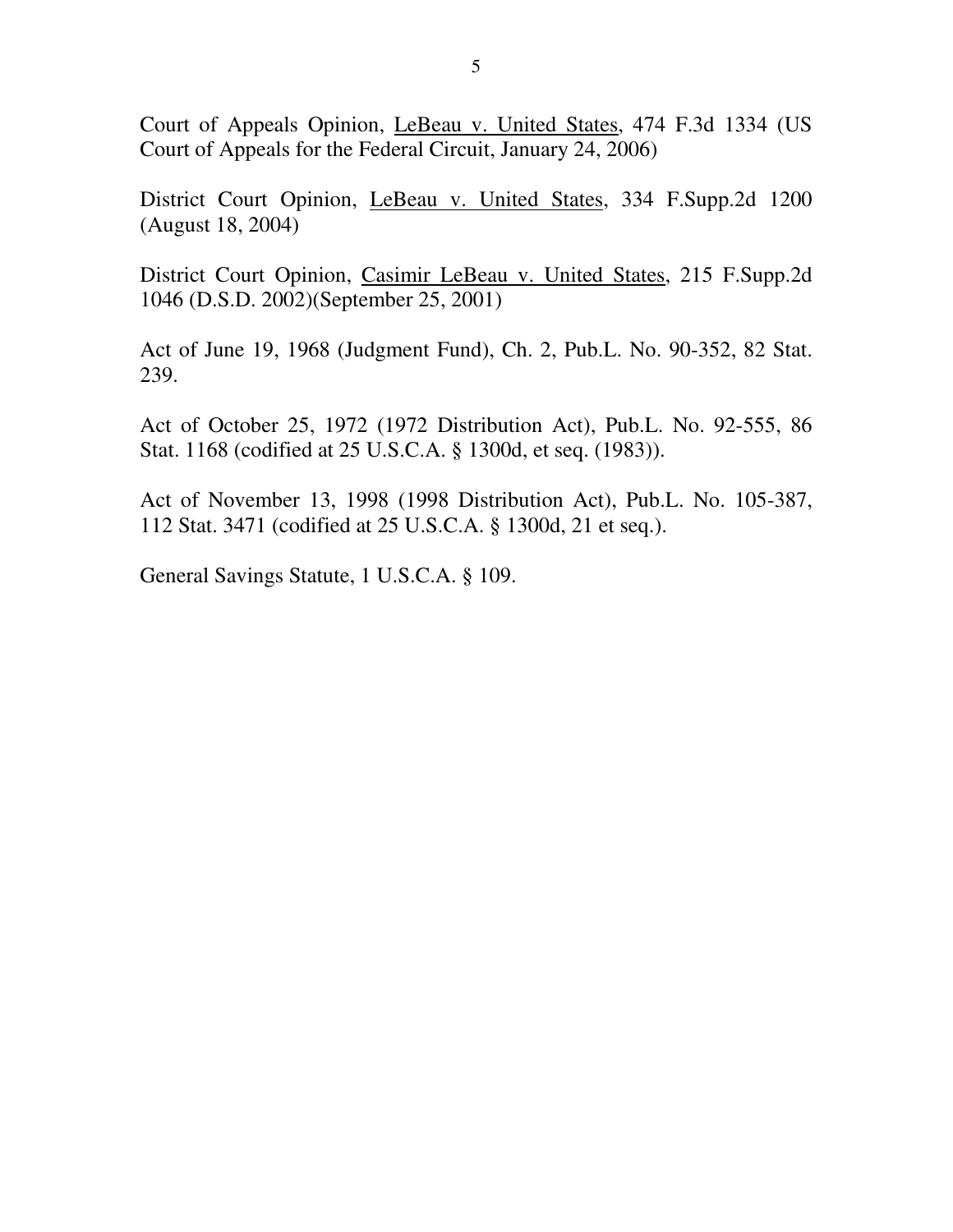#### **TABLE OF AUTHORITIES**

#### **Federal Cases**

Allen v. Grand Central Aircraft Co., 347 U.S. 535, 74 S.Ct. 745 (1954)

DeLaRama S.S. Co. v. United States, 344 U.S. 386, 73 S.Ct. 381 (1953)

Fleming v. Mohawk Wrecking & Lumber Co., 331 U.S. 111, 67 S.Ct. 1129, 91 L.Ed. 1375

John Morrell & Co. v. Local Union 304A, 913 F.2d 544 (8<sup>th</sup> Cir. 1990)

Keener v. Washington Metropolitan Area Transit Authority, 800 F.2d 1173 (C.A.D.C. 1986), *cert. denied* 480 U.S. 918, 107 S.Ct. 1375

Sisseton and Wapeton Bands v. United States, 18 Ind. Cl. Comm. 477 (1967)

United States v. Allied Oil Corp., 341 U.S. 1, 71 S.Ct. 544, 95 L.Ed. 697

United States v. Jim, 409 U.S. 80, 82-3

United States v. Mitchell, 445 U.S. 535, 100 S.Ct. 1349, 63 L.Ed.2 607 (1980) (Mitchell II)

United States v. Mitchell, 463 U.S. 206, 103 S.Ct. 2961, 77 L.Ed. 580 (1983)

United States v. White Mountain Apache Tribe, 537 U.S. 465, 123 S.Ct. 1126, 155 L.Ed.2 40 (2003)

### **Federal Statutes**

1 U.S.C.A. § 109

28 U.S.C.A. § 1254(1)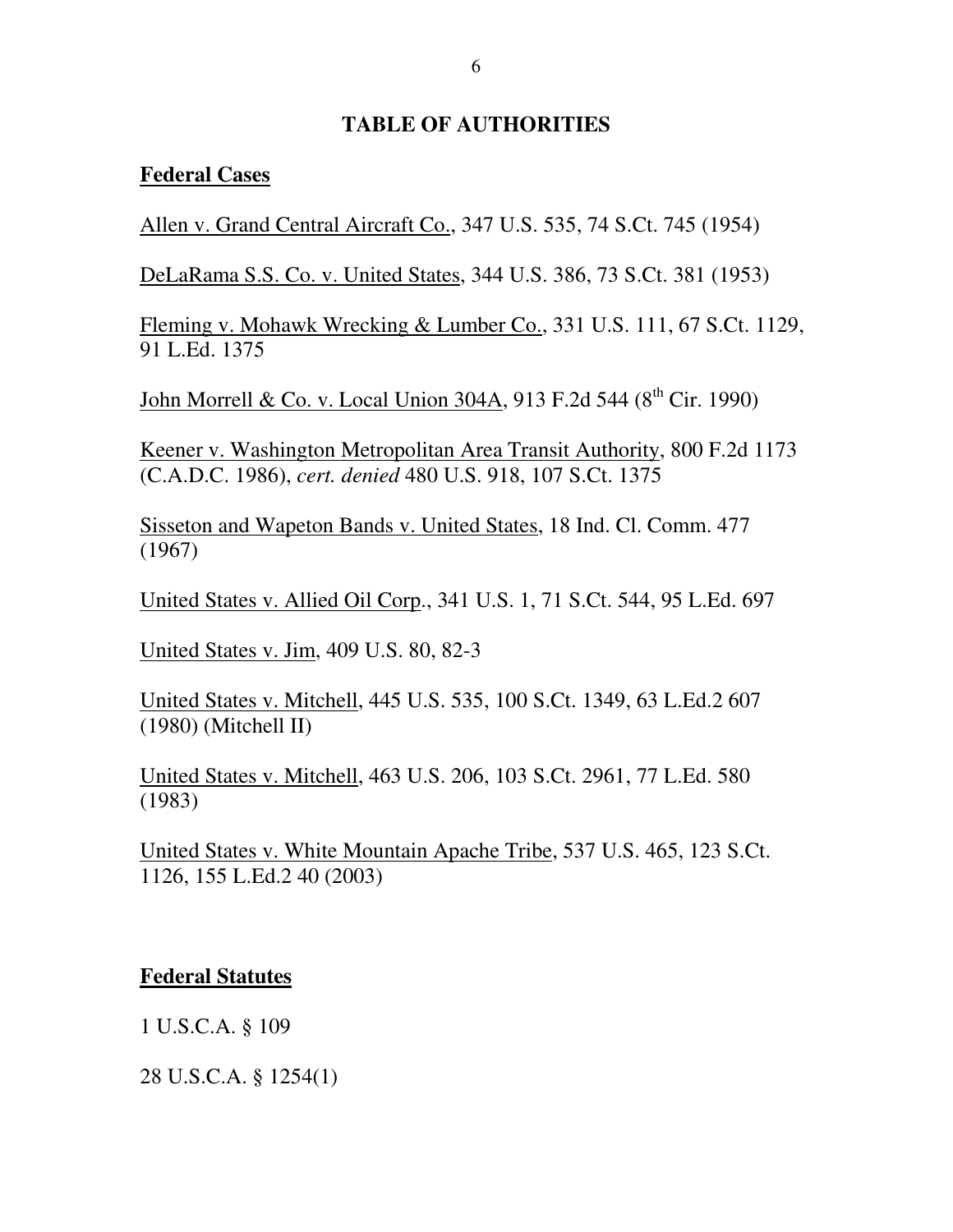28 U.S.C.A. § 1364(a)(2)

82 Stat. 239

86 Stat. 1168

112 Stat. 3471

38 Fed.Reg. 13, 737 (May 25, 1973)(Codified at 25 C.F.R. § 41.1 (1973) and recodified at § 61.4 (1995)

### **Other Authorities**

SUTHERLAND STATUTES AND STATUTORY CONSTRUCTION § 23:38

BOGERT'S THE LAW OF TRUST AND TRUSTEES § 871 (Revised 2d ed. 2005)

## **Rules of the Supreme Court of the United States**

Rule 29.6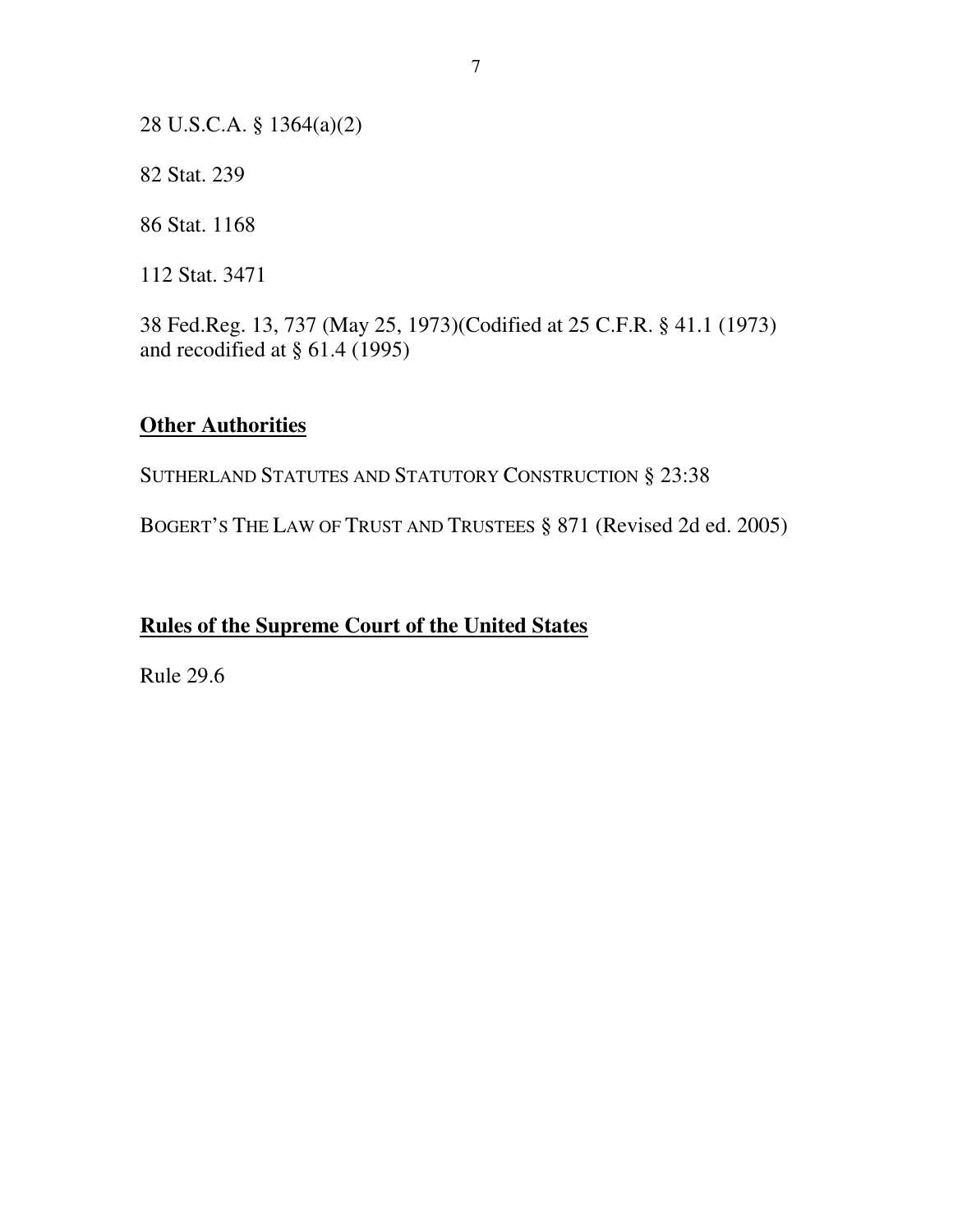### **PETITION FOR A WRIT OF CERTIORARI \_\_\_\_\_\_\_\_\_\_\_\_\_\_\_\_\_\_**

Petitioner Barry LeBeau respectfully petitions the Court to grant a writ of certiorari to review the judgment of the United States Court of Appeals for the Federal Circuit.

#### **OPINIONS BELOW**

The opinion of the court of appeals (App. \_\_\_\_\_\_) is reported at 474 F.3d 1334. The opinion of the district court (App. \_\_\_\_\_\_) is reported at 334 F.Supp.2d 1200. The opinion of the district court in Casimir LeBeau v. United States is reported at 215 F.Supp.2d 1046 (D.S.D. 2002) (App. ). The record and findings of Casimir LeBeau v. United States were stipulated by the parties and accepted by the Court to be incorporated into the record of Barry LeBeau v. United States, 334 F.Supp.2d 1200.

#### **JURISDICTION**

The court of appeals' judgment was entered on January 24, 2007. The jurisdiction of this Court is invoked under 28 U.S.C.A. § 1254(1).

#### **STATUTORY PROVISIONS INVOLVED**

- 1. Act of June 19, 1968 (Judgment Fund), Ch. 2, Pub.L. No. 90-352, 82 Stat. 239.
- 2. Act of October 25, 1972 (1972 Distribution Act), Pub.L. No. 92-555, 86 Stat. 1168 (codified at 25 U.S.C.A. § 1300d, et seq. (1983)).
- 3. Act of November 13, 1998 (1998 Distribution Act), Pub.L. No. 105- 387, 112 Stat. 3471 (codified at 25 U.S.C.A. § 1300d, 21 et seq.).
- 4. General Savings Statute, 1 U.S.C.A. § 109.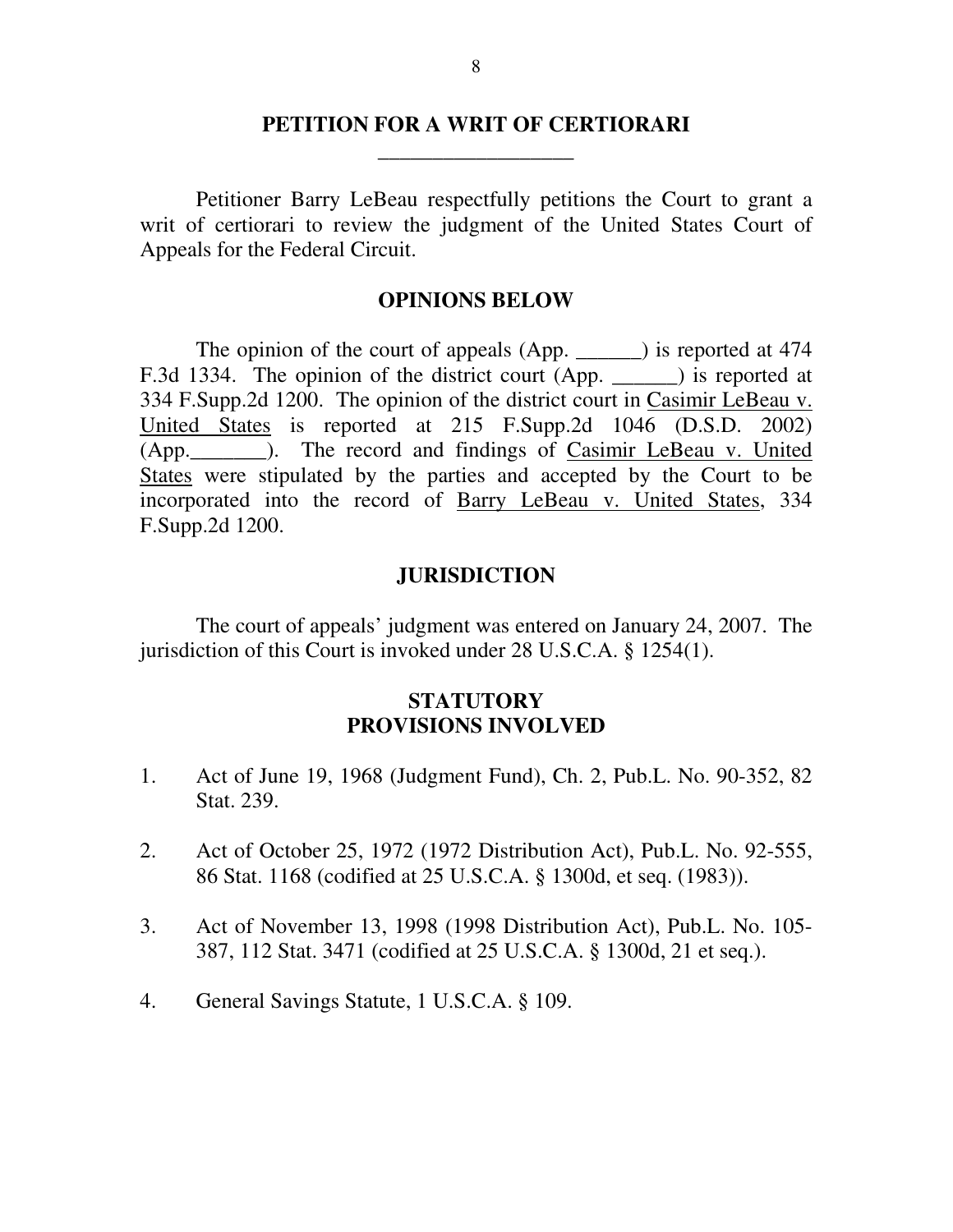#### **STATEMENT**

The petitioners are a class of Native Americans who are descendants of the original Sisseton-Wahpeton Tribe of Mississippi who were not enrolled as tribal members (hereinafter petitioners will be referred to as "lineal descendants").

Barry LeBeau, a lineal descendant, filed this action pursuant to the "Little" Tucker Act, 28 U.S.C.A. § 1364(a)(2). The action demanded damages for breach of fiduciary duty by the Secretary of Interior. The claim alleged the Secretary of Interior unreasonably delayed distribution of judgment funds as required by the 1972 Distribution Act. 86 Stat.1168. The District Court certified as a class the lineal descendants on the roll prepared as required by the 1972 Distribution Act. The United States "conceded that the 1972 Distribution Act created a trust responsibility that was breached by the Secretary." LeBeau v. U.S., 474 F.3d 1334, 1341 (D.C. 2007).

The history of this action begins prior to 1967. The United States settled a lawsuit for the breach of the United States treaty obligations under the Treaty of Prairie Du Chien, 1830 and the Treaty of Traverse Des Sioux (1851). The Indian Claims Commission approved the settlement in 1967 and entered a judgment of \$5,874,039.50. Sisseton and Wahpeton Bands v. United States, 18 Ind. Cl. Comm. 477 (1967).

Congress appropriated money in 1968 to pay the judgment and deposited the money into an interest bearing account, the Judgment Fund, in the United States Treasury. 82 Stat. 239.

The Judgment Fund was to be shared by the Devils Lake Sioux Tribe of North Dakota, the Sisseton-Wahpeton Sioux Tribe of South Dakota, and the Assiniboine and Sioux Tribe of the Fort Peck Reservation in Montana ("the Tribes") and the lineal descendants. The lineal descendants were members of the original Sisseton-Wahpeton Tribe of Mississippi but were not enrolled in any of the Tribes. LeBeau v. United States, 474 F.3d at 1337.

Congress enacted the 1972 Distribution Act establishing a formula for the distribution of the Judgment Fund. The lineal descendants of the Sisseton-Wahpeton Sioux Tribe were beneficiaries of the Judgment Fund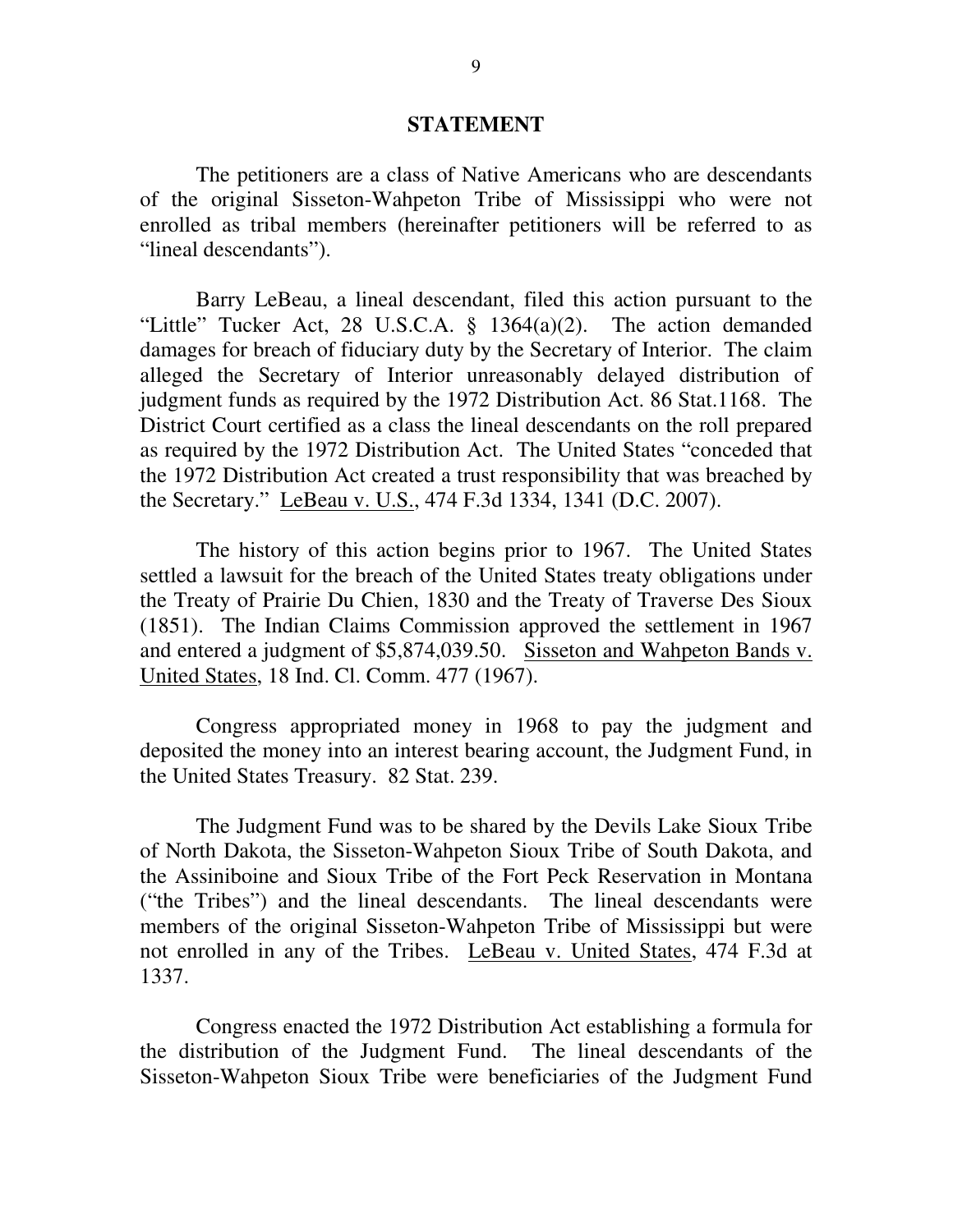established by the 1972 Distribution Act and were allotted 25.0225% of the Judgment Fund.

The Tribes' share of the Judgment Fund was promptly paid.

The Secretary of the Interior under the 1972 Distribution Act, was directed to prepare membership rolls and was required to distribute funds on a per capita basis to individuals who were found to be lineal descendants.

"[T]he Secretary issued regulations that established an application procedure for enrollment as a lineal descendant and set a deadline of November 1, 1973 for enrollment applications. 38 Fed. Reg. 13, 737 (May 25, 1973)(Codified at 25 C.F.R. § 41.1 (1973) and recodified at § 61.4 (1995)." LeBeau v. United States, 474 F.3d at 1337.

"By 1979, the BIA had processed plaintiffs' applications and officially notified them they were eligible to share in the Judgment Fund. The record demonstrates that at least by March 1982, the Aberdeen Area Office had processed all timely filed applications and made initial determinations of eligibility on those applications." LeBeau v. United States, 215 F.Supp.2d at 1060.

"On March 8, 1982, the Aberdeen Area Office sent a request to the Deputy Assistant Secretary—Indian Affairs for permission to make a partial payment of approximately \$1,700 to approximately 1,900 lineal descendants that had been determined to be eligible as of 1982." LeBeau v. United States, 215 F.Supp.2d 1046, 1051 (D.S.D. 2002).<sup>1</sup>

Again on October 8, 1982, the Aberdeen Area Office made a request to the Secretary of Interior to pay \$1,700 to the lineal descendants-lineal descendants. The trial court and Circuit Court found: "The failure to approve a partial distribution (of \$1,700) was a breach of defendant's fiduciary duties." LeBeau v. United States, 215 F.Supp.2d 1046, p. 1060; LeBeau v. United States, 334 F.Supp.2d 1200, p. 1204; LeBeau v. United States, 474 F.3d 1334, p. 1341.

<sup>&</sup>lt;sup>1</sup> "The parties have stipulated, and the Court accepts the stipulation, that the record in LeBeau, Civ. 99-4106, case can be incorporated into the record in this case, which includes a transcript of the court trial held in that case." LeBeau v. United States, 334 F.Supp.2d 1200, 1203 (D.S.D.2004).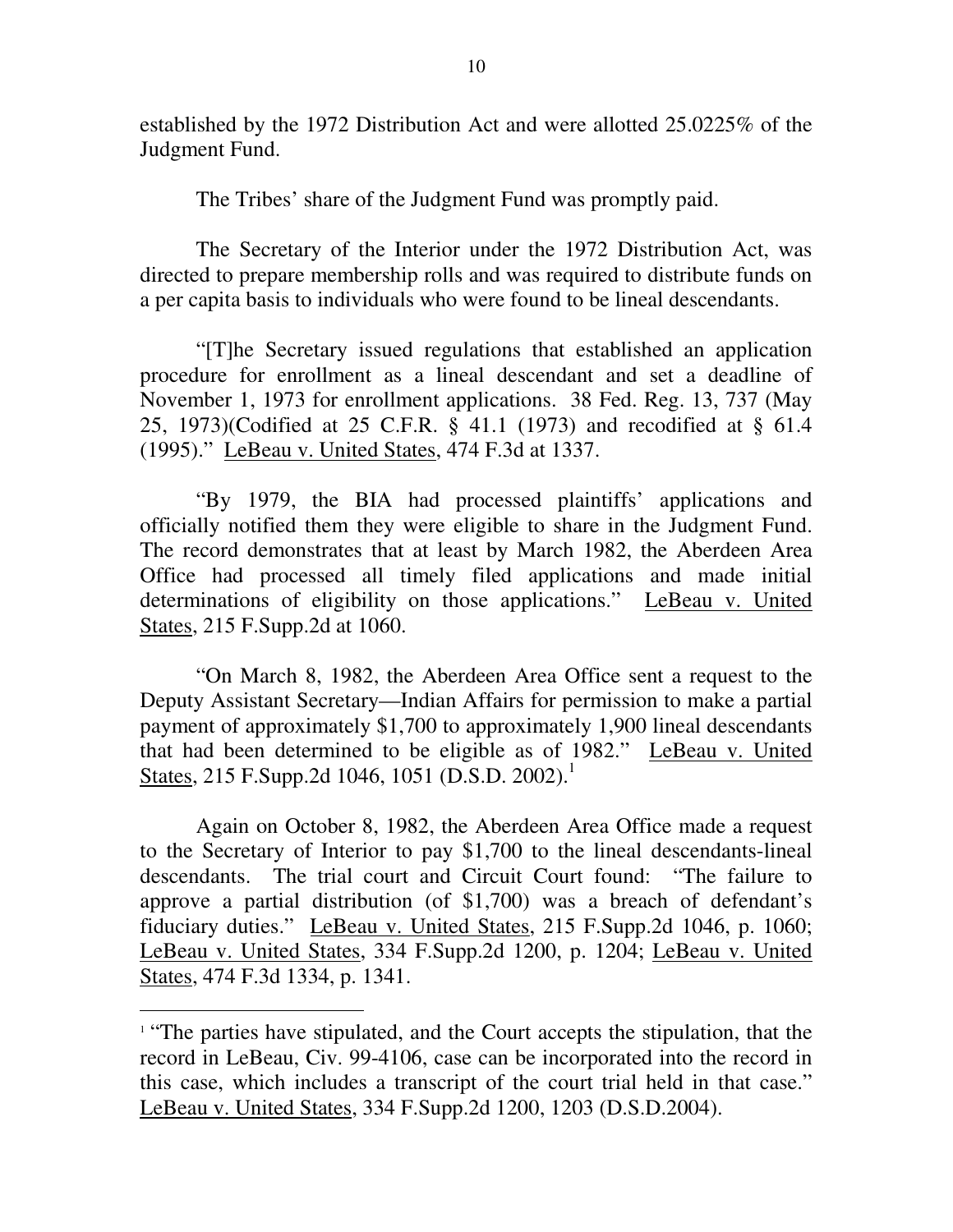The Secretary of Interior refused to grant permission to the Aberdeen Area Office to make the \$1,700 payment in 1982 to each eligible lineal descendant. The Secretary of Interior has offered no reason throughout the litigation for his refusal to implement the 1972 Distribution Act. The Secretary ignored Congress's clear requirements to pay the Judgment Fund to the lineal descendants.

After 1982, the Tribes attempted to obtain the lineal descendants' 1972 distribution share or a part through litigation and legislative means.

The Tribes were successful and in 1998 Congress passed the 1998 Distribution Act which established a new distribution allocation affecting the trust money held by the Secretary of Interior.

When Congress passed the 1998 Distribution Act, the judgment funds from the 1972 Distribution Act which Congress had appropriated for the lineal descendants remained unpaid. Congress altered the 1972 distribution formula. Congress reduced the lineal descendants' share by 28.3995%. LeBeau v. United States, 334 F.Supp.2d at 1201.

The summary of the District Court's holding in LeBeau v. United States, 334 F.Supp.2d 1200 is:

(1) That the 1972 Distribution Act created a trust by the deposit of the Judgment Fund in an interest-bearing account under the supervision of the Secretary of Interior;

(2) That the Secretary of Interior had a fiduciary duty under the 1972 Distribution Act to promptly pay the proceeds of the Judgment Fund to the lineal descendants;

(3) That the Secretary of Interior had a fiduciary duty under the Distribution Act to determine the identity of the lineal descendants, and upon identification promptly distribute the Judgment Fund;

(4) That the Secretary of Interior breached his fiduciary duty by not paying the trust funds as directed by Congress in a reasonable time to the lineal descendants;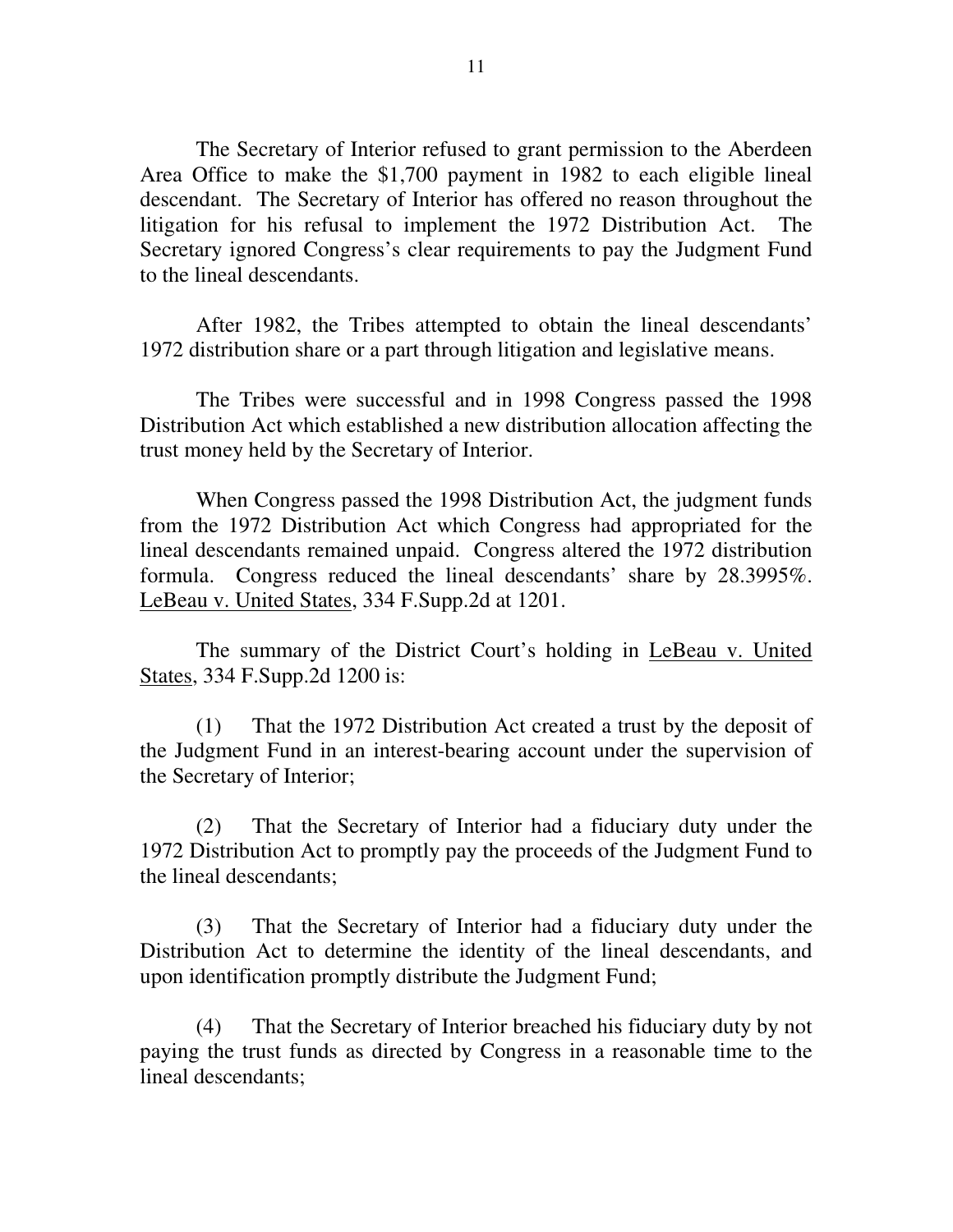(5) That the Secretary of Interior further breached his fiduciary duty on two occasions by refusing to approve a partial distribution of \$1,700 to the lineal descendants in 1982; and

(6) That the 1972 Distribution Act falls within the ambient of United States v. Mitchell, 463 U.S. 206, 103 S.Ct. 2961, 77 L.Ed. 580 (1983)(Mitchell II) and United States v. White Mountain Apache Tribe, 537 U.S. 465, 123 S.Ct. 1126, 155 L.Ed.2 40 (2003).

The District Court determined that the lineal descendants would have received approximately \$1,700 in 1982 but for the breach of fiduciary duty by the Secretary of Interior and awarded damages for breach of trust under the 1972 Distribution Act. The District Court then deducted amounts paid after the reallocation under the 1998 Distribution Act resulting in damages of \$219.70 plus interest per class member.

The Circuit Court of Appeals' opinion, 474 F.3d 1334 (D.C. Cir. 2007) affirmed the District Court on all liability issues but reversed on damages. The Circuit Court held:

(1) That the 1972 Distribution Act must be read in light of the 1998 Amendment;

(2) That Congress has power to alter judgment funds until such funds are actually vested; and

(3) That Congress's passage of the 1998 amendments reallocated the lineal descendants' share of the Judgment Fund and thereby extinguished the government's liability for a breach of fiduciary duty by the Secretary because the lineal descendants never acquired vested rights in their share of the Judgment Fund as set forth in the 1972 Distribution Act.

The Petitioner submits that the Circuit Court erred when it determined the 1998 Distribution Act eliminated damages for a violation of fiduciary duties by the Secretary of Interior under the 1972 Distribution Act.

### **ARGUMENT**

### **A. This Action Seeks to Hold the Secretary of Interior to Account for His Violation of Fiduciary Duties from 1972 until 1986.**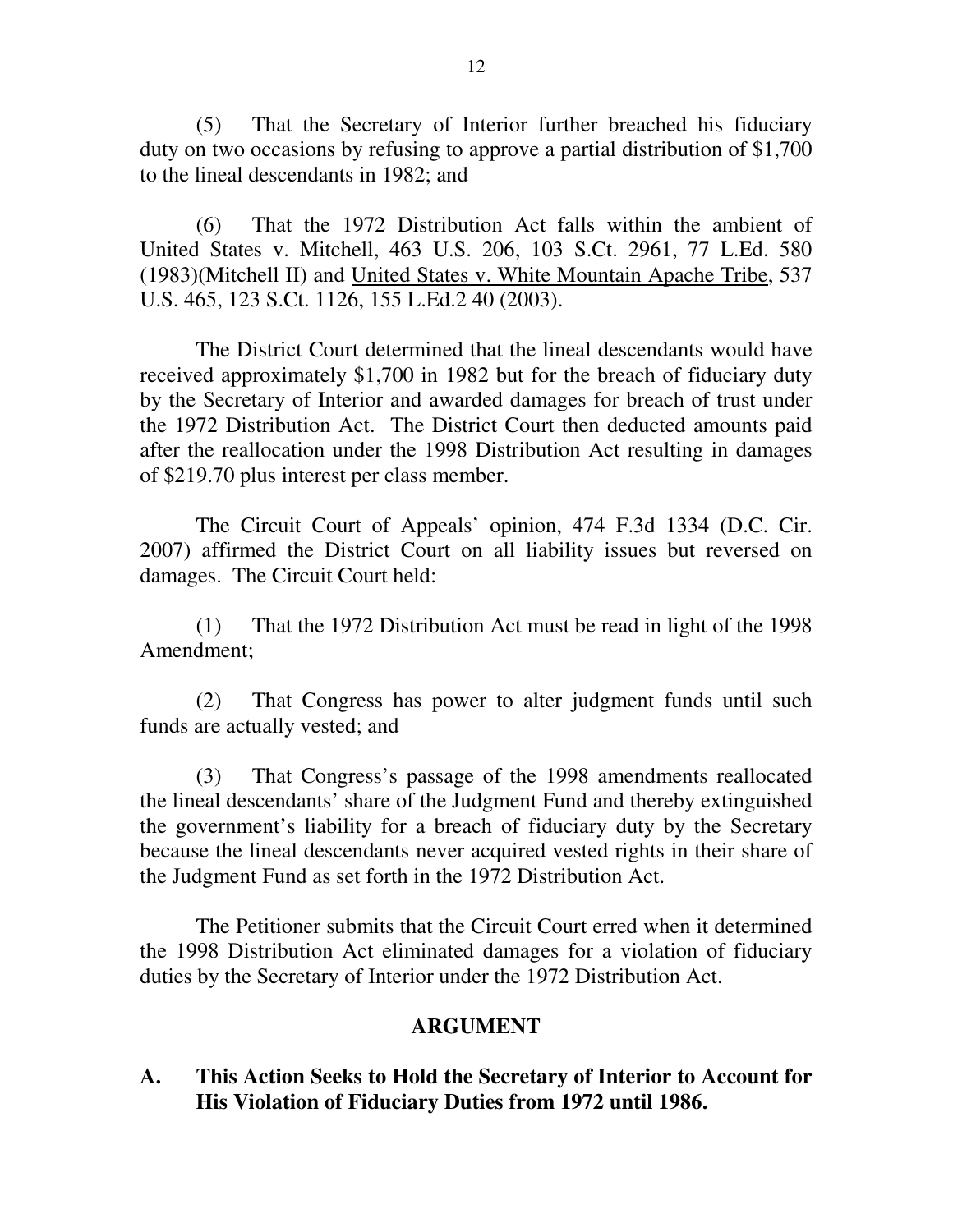This action was submitted to the District Court solely upon the law of trusts under the Little Tucker Act. The Circuit Court affirmed the District Court on all liability issues. The Circuit Court reversed the award of damages by reference to the reallocation of the 1968 Judgment Fund in the 1998 Distribution Act.

The Circuit Court ignored the statutory direction of the General Savings Statute, 1 U.S.C.A. 109, and eliminated damages under the guise of the 1998 Distribution Act for a violation of trust under the 1972 Distribution Act. The District Court properly recognized that the lineal descendants' claim was based on the Secretary of Interior's refusal to administer the trust funds appropriated by Congress as required by the 1972 Distribution Act for the benefit of the lineal descendants.

The lineal descendants recognize that Congress has "the wide ranging congressional power to alter allotment plans (and distribution shares) until those plans are executed." United States v. Jim, 409 U.S. 80, 82-3. The petitioner's case is not an issue of Congressional power but a damages action to remedy a serious breach of trust by the Secretary of Interior. This case seeks to hold the Secretary of Interior accountable for a knowing and extended refusal to execute his duty under the 1972 Distribution Act.

## **B. The Circuit Court Affirmed the Liability Judgment that the Secretary of Interior Breached his Fiduciary Duty under the 1972 Distribution Act.**

The Circuit Court stated:

The government, both in briefing and at oral argument, has conceded that the 1972 Distribution Act created a trust responsibility that was breached by the Secretary's unreasonable delay in distributing the Judgment Fund. LeBeau v. United States, 474 F.3d 1341.

We agree with the LeBeau plaintiffs that the 1972 Distribution Act created a trust responsibility between the United States and the lineal descendants and that the 1972 Distribution Act governed the government's obligations until Congress amended the Act in 1998. We also agree that as conceded by the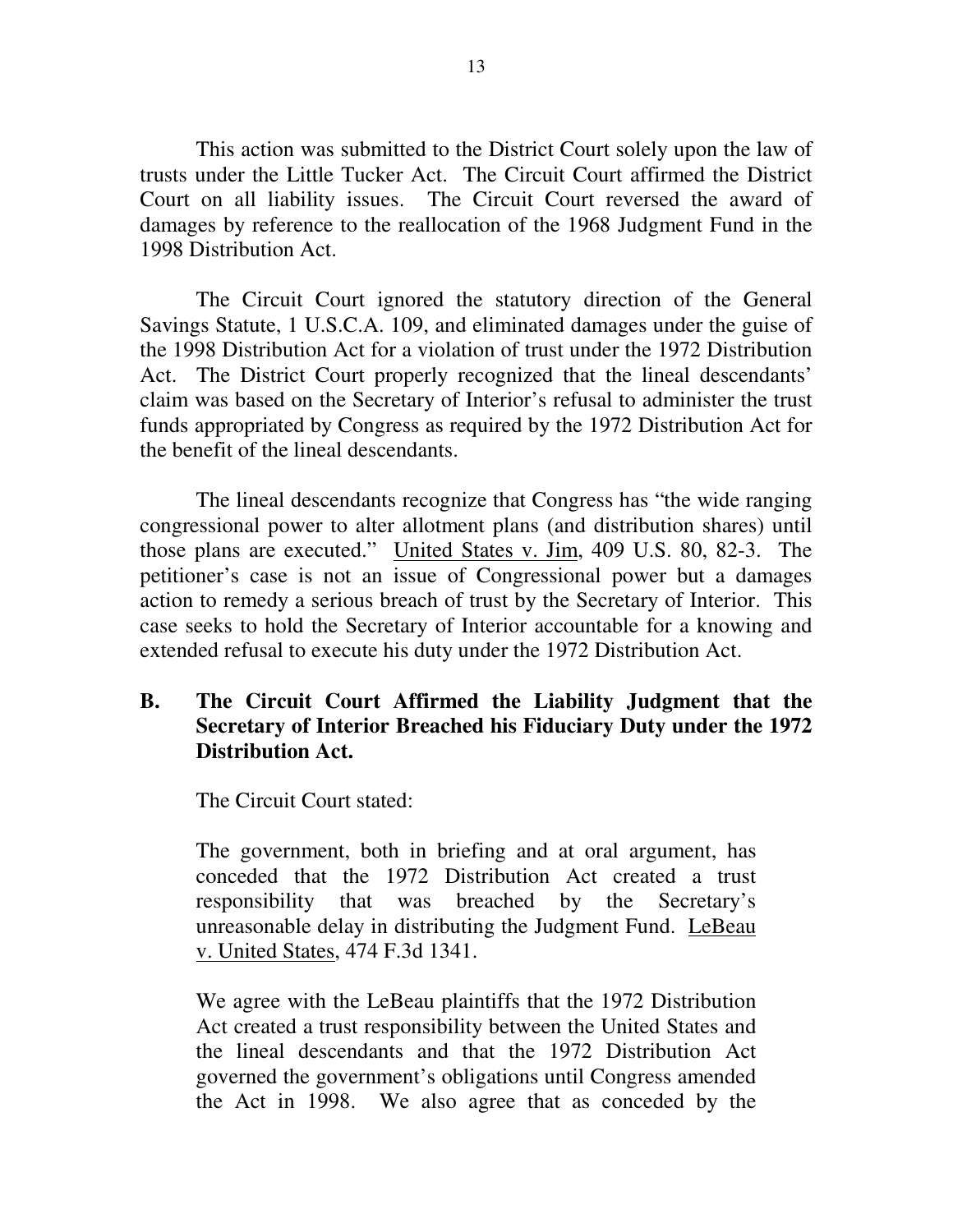government, the Secretary breached this trust responsibility by unreasonably delaying in the partial distribution in 1982 and in the full distribution in 1987 to the lineal descendants of their share of the Judgment Fund. LeBeau v. United States, 474 F.3d 1334, 1341-42.

The Circuit Court found that the 1972 Distribution Act imposed trust responsibilities and that United States v. White Mountain Apache Tribe, 537 U.S. 465, 123 S.Ct. 1126, 155 L.Ed.2d 40(2002) and United States v. Mitchell, 445 U.S. 535, 100 S.Ct. 1349, 63 L.Ed.2 607(1980) permitted compensation for money damage sustained as a result of the breach of the Secretary of Interior's trust responsibility to the Barry LeBeau class. The liability of the Secretary is clear.

### **C. The Circuit Court's Decision Violates 1 U.S.C.A. § 109, The General Savings Statute and Prior Decisions of this Court.**

The District Court followed the rules of construction enacted by Congress in 1 U.S.C.A. § 109. The statute states:

The repeal of any statute shall not have the effect to release or extinguish any penalty, forfeiture, or liability incurred under such statute, unless the repealing act shall so expressly provide, and such statute shall be treated as still remaining in force for the purpose of sustaining any proper action or prosecution for the enforcement of such penalty, forfeiture, or liability. The expiration of a temporary statute shall not have the effect to release or extinguish any penalty, forfeiture, or liability incurred under such statute, unless the temporary statute shall so expressly provide, and such statute shall be treated as still remaining in force for the purposes of sustaining any proper action or prosecution for the enforcement of such penalty, forfeiture, or liability.

This Court construed the General Savings Statute in DeLaRama S.S. Co. v. United States, 344 U.S. 386, 73 S.Ct. 381 (1953). Justice Frankfurter delivered the opinion, a part of which states:

By the General Savings Statute, Congress did not merely save from extinction a liability incurred under the repealed statute; it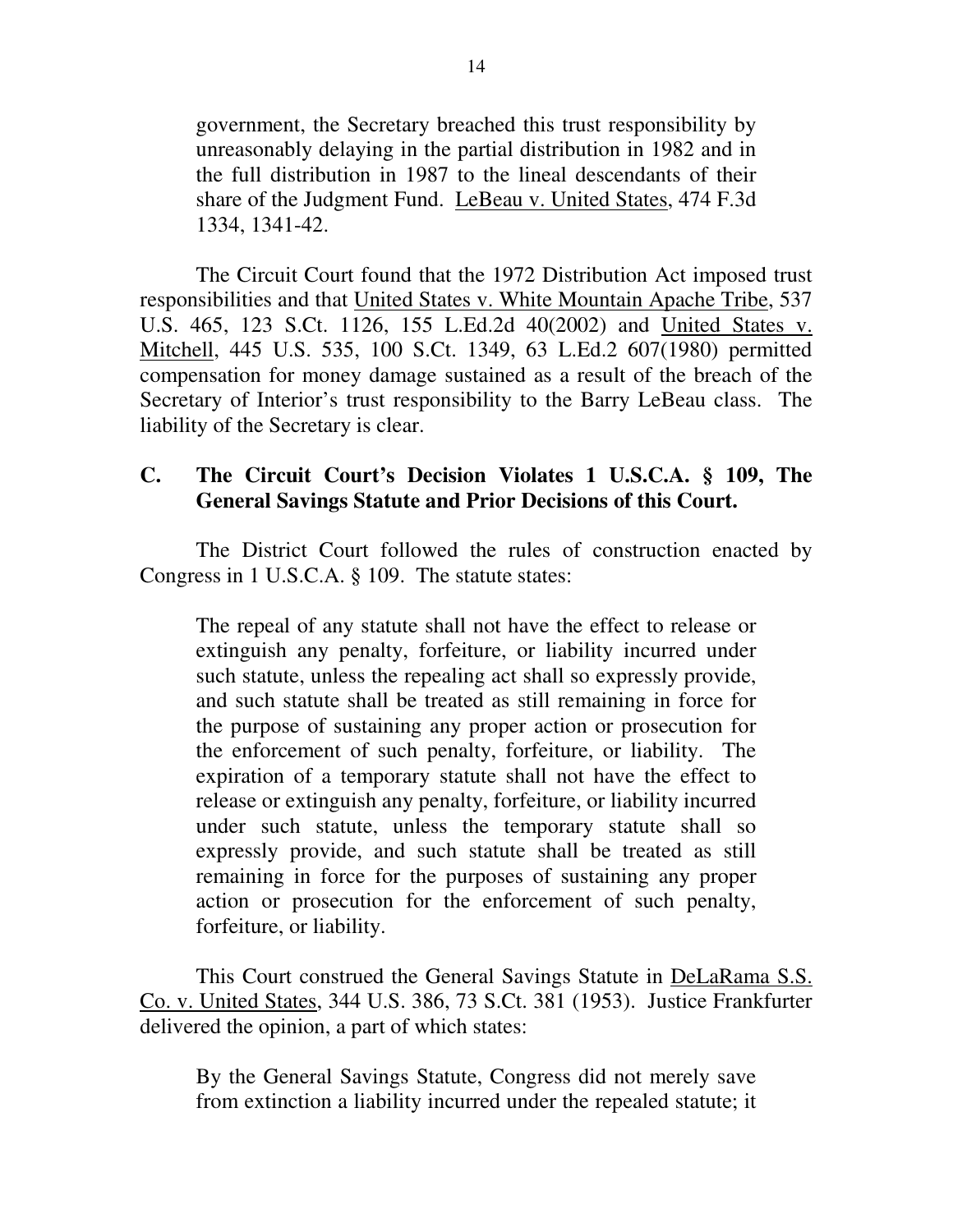saved the statute itself: and such statute shall be treated as still remaining in force for the purpose of sustaining any proper action \*\*\* for the enforcement of such \*\*\* liability. p. 383.

The District Court's opinion followed the requirements of the General Savings Statute and the case of DeLaRama S.S.Co. v. United States. The Circuit Court decision is in violation of the General Savings Statute because it applies the 1998 Distribution Act statute for damages rather than the 1972 Distribution Act.

This case demonstrates the concrete, dollars and cents importance of saving the statute and not merely the liability. Indeed, in this case, the liability under the statute is not wholly saved unless that portion of the statute which gives the district court jurisdiction also survives. DeLaRama S.S.Co., *supra*, at 389.

The General Savings Statute saves the entire 1972 Distribution Act. The conceded breach of fiduciary duty under the 1972 Distribution Act creates liability under the Act. The damages must also be determined under the 1972 Distribution Act.

The precise object of the General Savings Statute is to prevent the expiration of a temporary statute from cutting off appropriate measures to enforce the expired statute in relation to violations of it, or of regulations issued under it, occurring before its expiration. United States v. Allied Oil Corp., 341 U.S. 1, 5, 71 S.Ct. 544, 546, 95 L.Ed. 697, Fleming v. Mohawk Wrecking & Lumber Co., 331 U.S. 111, 67 S.Ct. 1129, 91 L.Ed. 1375.

Allen v. Grand Central Aircraft Co., 347 U.S. 535, 554, 74 S.Ct. 745(1954).

A case explaining the General Savings Statute construed the District of Columbia Workers' Compensation Act of 1928 which was repealed in 1982. The Circuit Court held that under the General Savings Statute, 1 U.S.C.A. § 109, the repeal of the District of Columbia Workers' Compensation Act of 1928 did not result in the forfeiture of remedies available at the time of repeal for injuries incurred prior to the repeal. Keener v. Washington Metropolitan Area Transit Authority, 800 F.2d 1173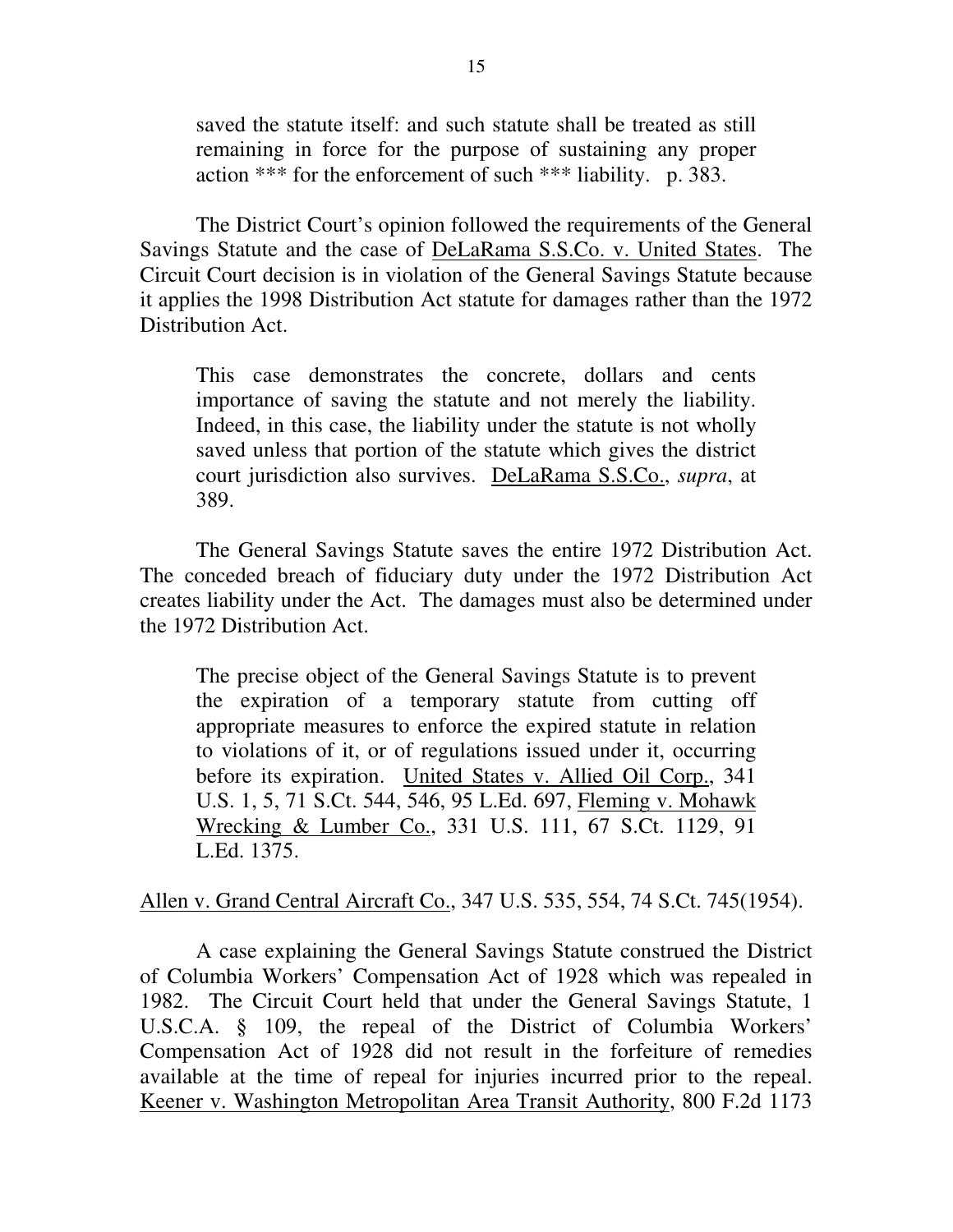(C.A.D.C. 1986), *cert. denied* 480 U.S. 918, 107 S.Ct. 1375. The Keener court held:

Thus, the repeal of the 1928 Act did not result in a forfeiture of remedies available at the time of the repeal for injuries incurred prior to the repeal, and no more. D.C. Workmens' Compensation claimants seeking damages for pre-July 26, 1982 injuries are entitled to the rights and benefits afforded by the 1928 Act as they then existed, and not as they might be modified by subsequent amendment. *See* DeLaRama Steamship Co. v. United States, 344 U.S. 386, 389-91, 73 S.Ct. 381(1953).

The Circuit Court ignores the requirements of the General Savings Statute when it applies the 1998 Distribution Act to the damage award. The damages are for "retrospective" actions. The District Court remedied past violations. The District Court explained:

The (United States) argument, however, is focused on the Class members' *current* proportionate share of the Judgment Fund, rather than the Class members' share of the Judgment Fund at the time the Court found the Federal Government had breached its trust duties. Considering the trust duties that were breached and time frame in which they were breached, essentially from 1972 to 1987, as more fully explained in the Court's previous opinion, the Court finds the measure of damages is to be based upon the amount of the partial distribution the Class members would have received if the requested partial distribution had been made. *See* LeBeau, 215 F.Supp.2d at 1062-64 (citing John Morrell & Co. v. Local Union 304A, 913 F.2d 544, 557  $(8<sup>th</sup>$  Cir. 1990)(explaining that a plaintiff must prove his damages with "reasonable certainty")). As was explained in LeBeau, 215 F.Supp.2d at 1063, the Class members would have received \$1,700 if the partial distribution had been approved. The damages awarded in that case were calculated by decreasing the amount of the above partial distribution by 28.3995 per cent, which was the amount the lineal descendants' share was decreased pursuant to the 1998 Act. This total is \$482.79 for each lineal descendant. (emphasis added.)

LeBeau v. U.S., 334 F.Supp.2d 1200, 1204-5.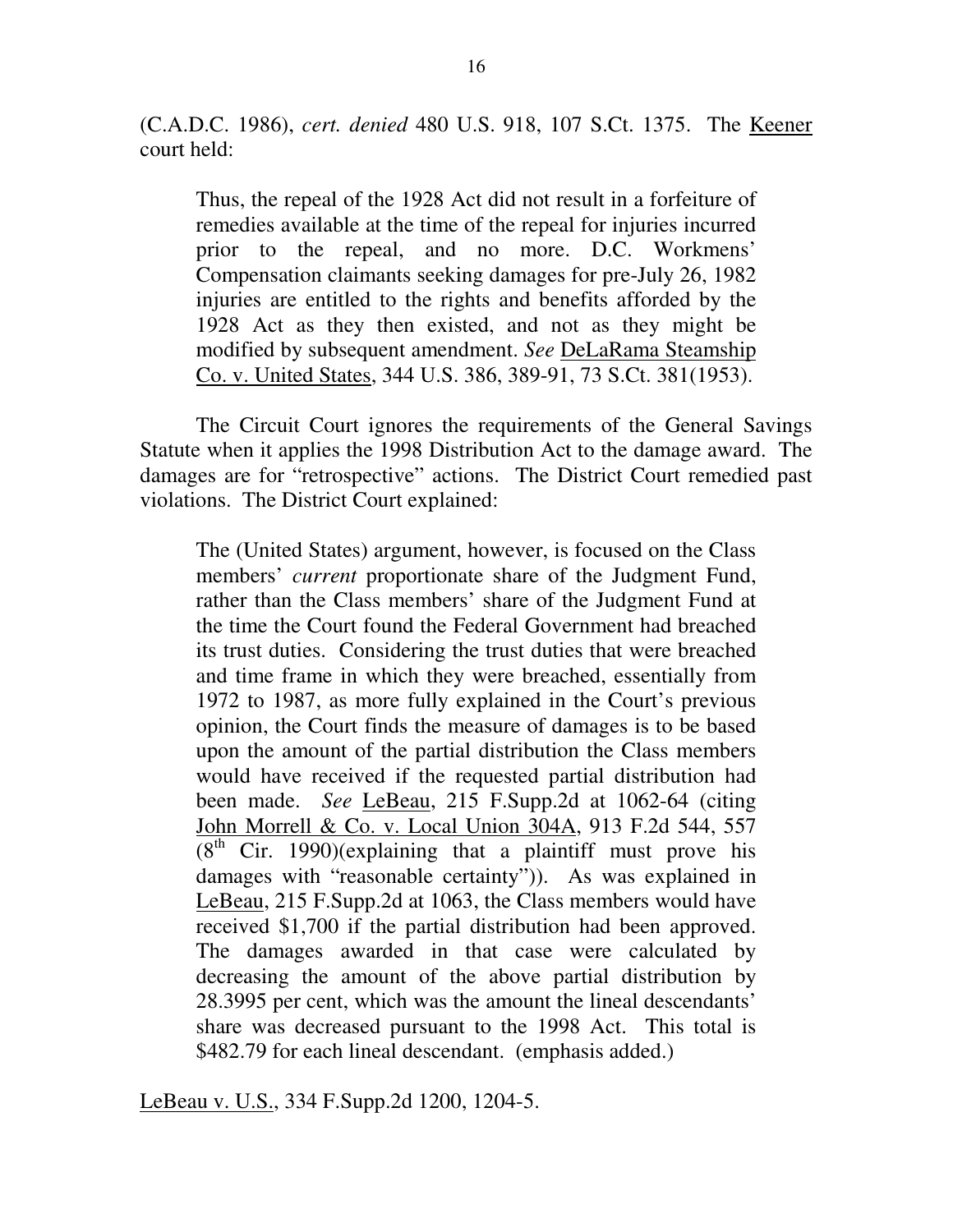Upon affirming the District Court's finding of liability under Mitchell II, 463 U.S., 103 S.Ct. 2961, the Circuit Court misconstrued the Mitchell II Court's direction for awarding damages.

This case remedies unlawful actions that occurred decades ago. The breach of trust occurred many years ago, prior to 1998. The damages awarded by the District Court for failed actions under the 1972 Distribution Act occurred prior to the 1998 Distribution Act, which changed distribution formulas.

"'Absent a restrospective damages remedy, there would be little to deter federal officials from violating their trust duties, . . .' United States v. Mitchell, 445 U.S. at 550, 100 S.Ct. at 1357 (White, J. Dissenting)" U.S. v. Mitchell, 463 U.S. 206, 227, 103 S.Ct. 2961 (1983).

"A trusteeship would mean little if the beneficiaries were required to supervise the day-to-day management of their estate by their trustee or else be precluded from recovery for mismanagement." Mitchell II, 463 U.S. 206, 227, 103 S.Ct. 2961 (1983).

The General Savings Statute supports the reasoning of the District Court on damages. Sutherland's view is that:

Although these general savings statutes sometimes have been designated as mere rules of construction to be applied only to resolve a question of the legislative intent, the prevalent and more favored view is to construe the savings provisions as positive legislation which should be given effect as though they were incorporated into every future enactment involving a substantive right.

SUTHERLAND STATUTES AND STATUTORY CONSTRUCTION § 23:38, p. 582- 583.

A proper application of the General Savings Statute, 1 U.S.C.A. 109, requires affirmance of the District Court and reversal of the Circuit Court's judgments and damages.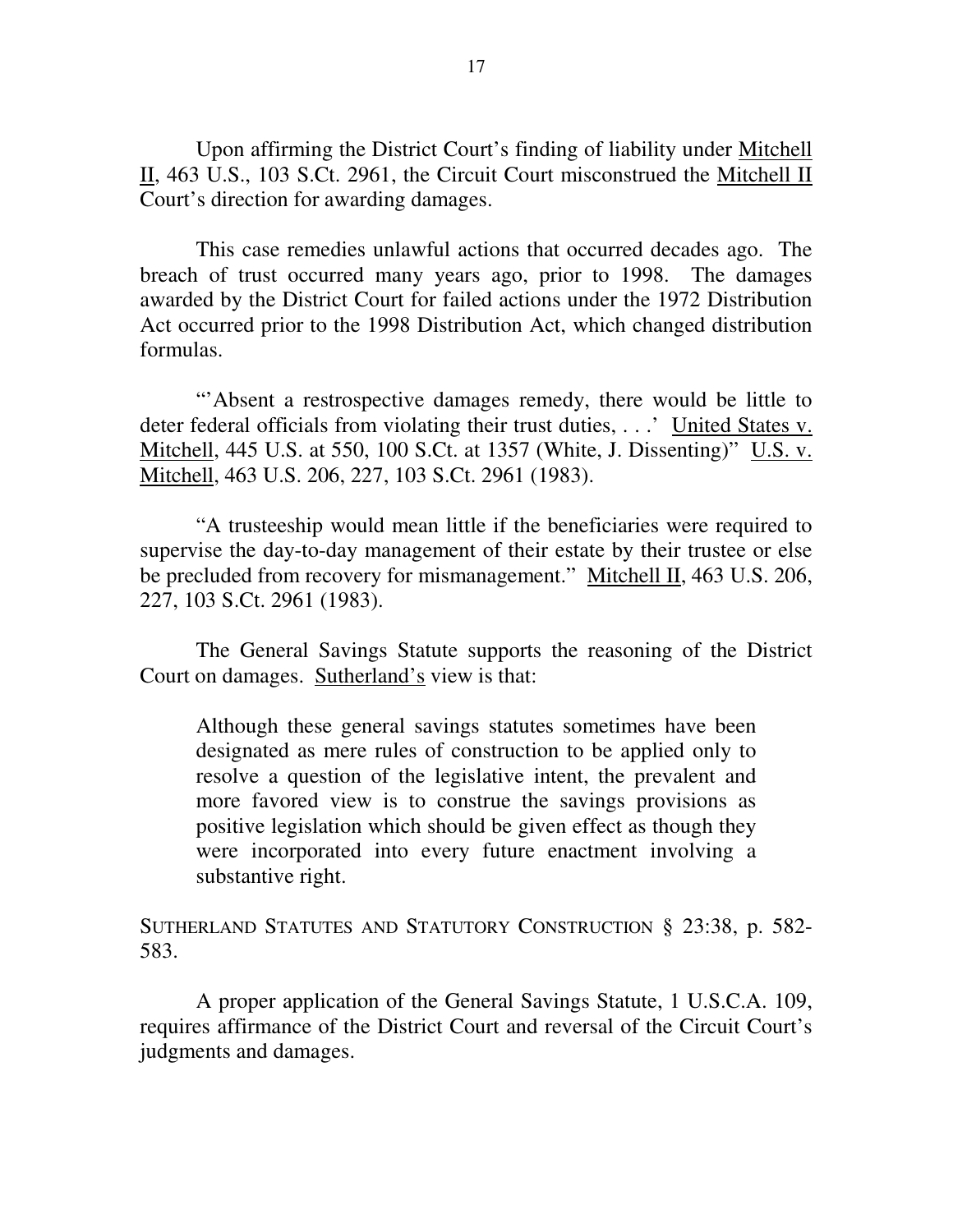#### **D. The Circuit Court Error Was Wrong to Declare that Petitioners' Rights to Payment were not Vested.**

The United States Government, the District Court and the Circuit Court all agree: "The Aberdeen Area Office of the BIA requested authority in both March and October of 1982 to make a partial distribution of \$1,700 to each eligible lineal descendant but the Secretary denied these requests." LeBeau v. United States, 474 F.3d 1337. The unexplained refusal to authorize the mailing of a check for \$1,700 to each lineal descendant was found by the District and Circuit Courts to be a breach of trust. The Circuit Court later holds that the reason for not permitting damages was because there would be no "vested" right to the money until it was actually mailed. The District Court found under the 1972 Distribution Act that but for the breach of trust, each beneficiary would have received \$1,700. It matters not why or how they received less, the essence of the issue is whether or not the damage in 1982 was \$219.70 plus interest.

The Circuit Court held that:

Each lineal descendant had the right to a timely distribution of his or her per capita share of the lineal descendants' portion of the Judgment Fund. Until the distribution to the lineal descendants occurred, however, Congress had the authority to alter the lineal descendants' portion of the Judgment Fund, thereby reducing the sum of money that each lineal descendant would receive. LeBeau v United States, 474 F.3d 1342.

The District Court found if the Secretary of Interior had not breached his trust, each lineal descendant would have received \$1,700 from 1972 to 1987.

The District Court, however, recognized that the lineal descendants would receive money under the 1998 Distribution Act. The District Court reduced the damage calculation of \$1,700 under the 1972 Distribution Act's "retrospective" damage award by the sum to be received.

The District Court relied on the common law of trusts. The District Court quoted BOGERT'S, THE LAW OF TRUSTS AND TRUSTEES § 871 (Revised 2d ed. 2005) which states: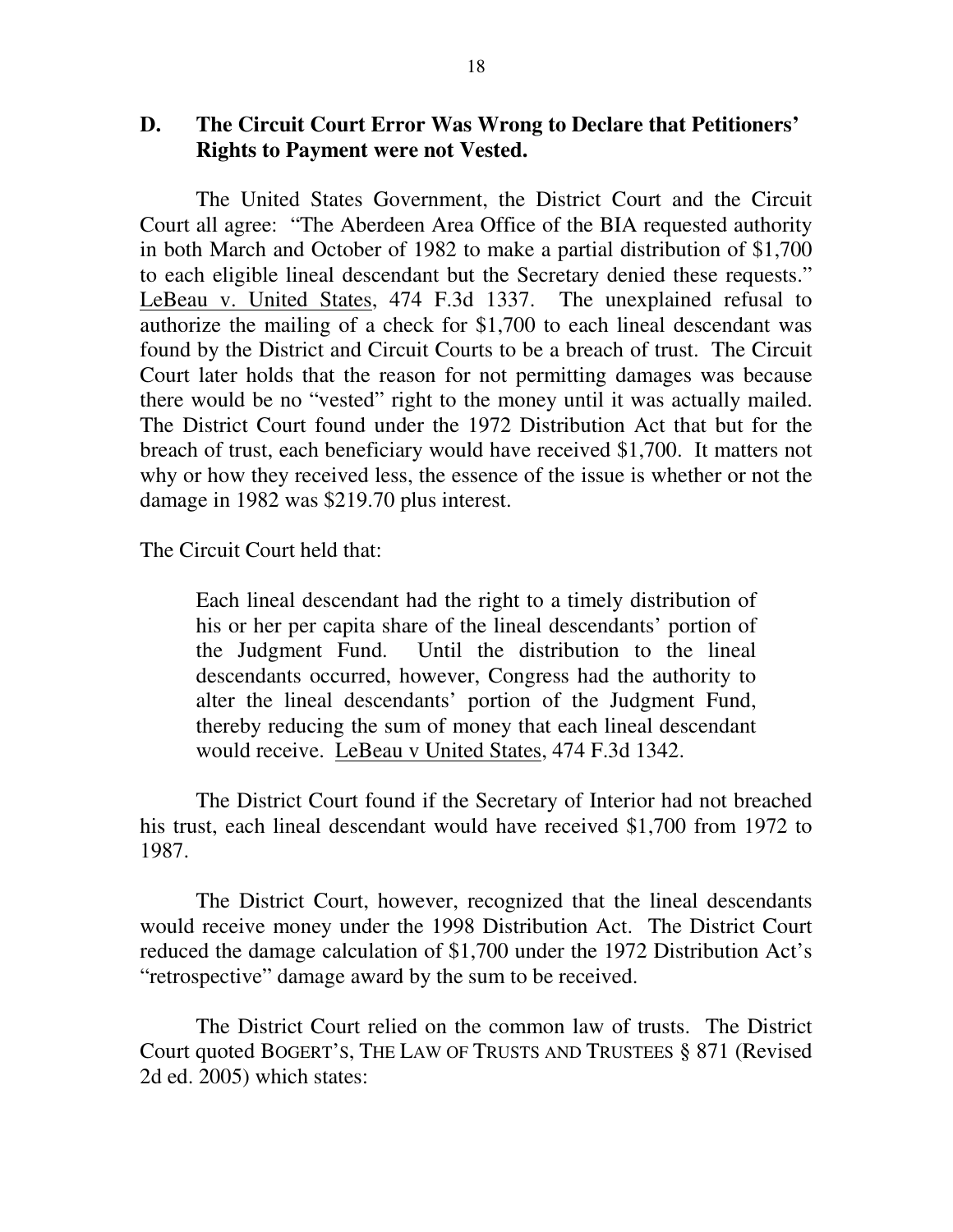(a) Any beneficiary who can prove that the threatened or actual wrongdoing may or has affected him adversely financially may bring an action for relief. It is not necessary that his interest be vested.

Here the trustee could have paid the lineal descendants in full at any time between 1972 and 1987. For reasons never explained, the Secretary refused to authorize payment of \$1,700 to Mr. LeBeau. Although the claim was not barred by statute of limitations, other legal actions by the Congress reduced the beneficiaries' recovery under the 1972 Act.

The Circuit Court discusses Congressional power to alter allotments and distribution of tribal lands. LeBeau has never challenged that right, nor Congressional authority to do so. This action is not about allocation but wrongful inaction of the Secretary of Interior.

Damages are demanded for the Secretaries of Interiors' breach of fiduciary duty and unexplained refusal to carry out his trust duties to the beneficiaries under the 1972 Distribution Act. The ultimate "red herring" is that there were no vested rights. The reason there were no payments and the reason for the litigation is because of the Secretary of Interior's unexplained refusal to follow the laws of Congress from 1972 until 1987.

The misinterpretation of the General Savings Statute results in erroneous reasoning. Congressional reallocation of the Judgment Fund in 1998, whether to increase or decrease the share of Mr. LeBeau does not absolve the breach of trust which occurred. The District Court fashioned a remedy based on the damage at the time it occurred. The Circuit Court by ignoring 1 U.S.C.A. § 109 and this Court's precedent whitewashes the breach of fiduciary duty and is error.

#### **THE COURT SHOULD GRANT CERTIORARI TO CORRECT THE ERROR OF LAW OF THE CIRCUIT COURT**

This Court should grant Certiorari to remedy a mistake of statutory construction by the Circuit Court of two Acts of Congress, the 1972 and 1998 Distribution Acts.